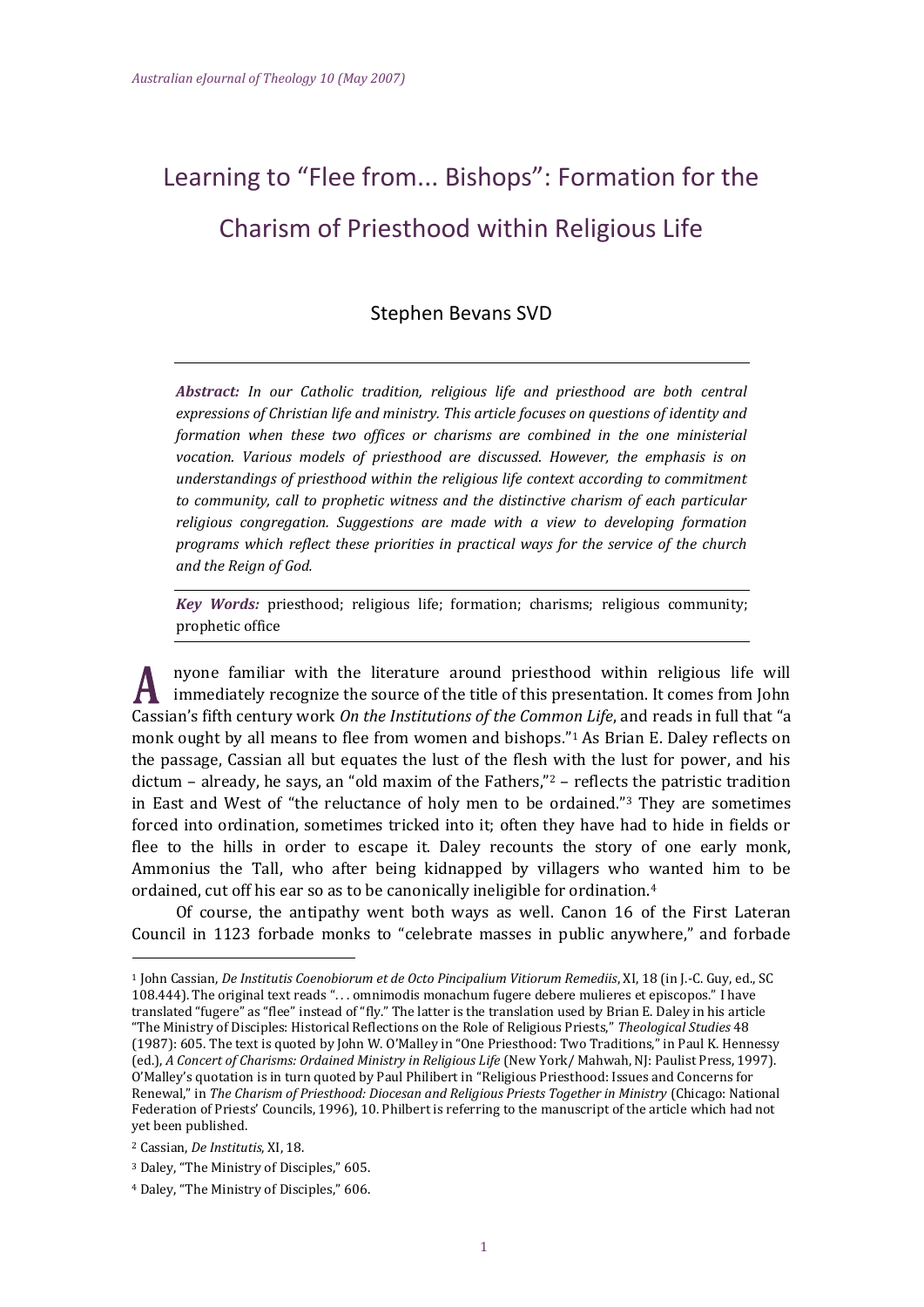them also to visit the sick, offer anointings and to administer penances, since "these things in no way pertain to their calling." And Charles Borromeo and his successor Federico Borromeo tried – unsuccessfully – to have all preaching in their archdiocese performed by their own Milanese diocesan clergy.<sup>5</sup>

Despite such mutual antipathy, however, monks, mendicants, religious, and members of societies of apostolic life have, through the centuries, exerted a profound influence on the identity of the presbyterate. This is evidenced, on the one hand, in legislation concerning celibacy and the recitation of the Divine Office for all clergy, and exhortations to a life of holiness, poverty, and a radical imitation of Christ. In turn, the presbyteral state has transformed monastic, mendicant and apostolic religious life by making ordination the normal way many religious live out their religious life, and – especially lately – by making parish community leadership more and more common as a religious community's principal apostolate. Indeed, as John O'Malley and others have consistently pointed out over the last several years, Vatican II's image of the presbyter takes as its norm the diocesan priest, working in a parish among already-believing Catholics in union with the local bishop.<sup>6</sup>

It is this subtle subsuming of priesthood into the one form of parish pastoral ministry that has sparked a number of reflections over the last several years on the specific identity of priests who are members of religious communities.<sup>7</sup> All of these reflections are convinced that, in the context most of contemporary understandings of the priesthood, we have not sufficiently recognized that our understanding, practice and formation for priesthood as religious is distinctively different from that of the diocesan clergy. The result, then, is that in our understanding, practice and formation for priesthood, we must learn to "flee . . . from bishops"–not in the sense that Cassian meant in the fifth century, eschewing ordination altogether, but in a truly analogous sense that we religious need to understand, practice and form candidates for a priesthood that is neither parallel to nor eclipses our religious life, but rather draws and builds upon its strengths and resources. Priesthood in the context of the religious life is certainly not lived apart from real communion with the local bishop, but it has its own integrity as lived out within the wide variety of charisms and forms of religious life. "All priests," wrote John Paul II in *Pastores Dabo Vobis*, "share in the one priesthood of Christ . . . ."<sup>8</sup> But, as Paul Philibert has argued, while for diocesan clergy priesthood is "an office that gives an identity," for religious "it is an office in the service of their religious identity which provides a charism as a warrant for ministry."<sup>9</sup>

The reflection that follows is in two parts: Part One will reflect on the identity of the religious priest; Part Two will reflection on how one might be formed to appropriate that identity.

<sup>5</sup> See O'Malley, "One Priesthood," 10-11.

<sup>6</sup> O'Malley, "One Priesthood," 11-14.

<sup>7</sup> In addition to the sources quoted in note 1 above, see also the sources quoted throughout this article.

<sup>8</sup> John Paul II, *Pastores Dabo Vobis*, 17.

<sup>9</sup> Philibert, 11. For his full argument, see Paul Philibert, "Priesthood within the Context of Religious Life," in Donald Goergen (ed.), *Being a Priest Today* (Collegeville, MN: Glazier / Liturgical Press, 1992), 73-96.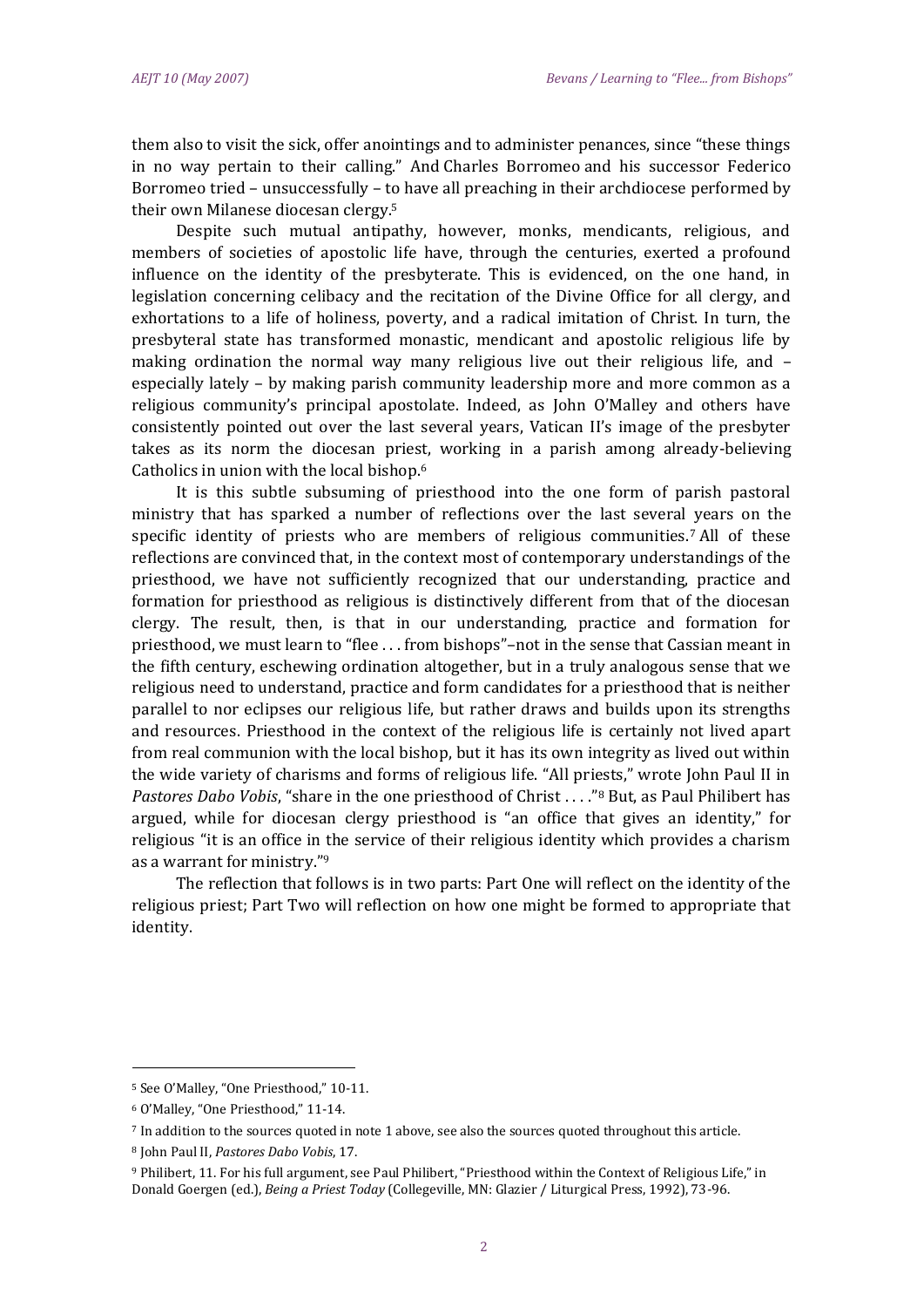# THE CHARISM OF PRIESTHOOD WITHIN RELIGIOUS LIFE

## *Priesthood and Religious Life*

As we begin this reflection on the nature of priesthood within religious life, we need to be reminded from the outset that both terms under consideration here – "religious life" and "priesthood" – are terms that have been and are still currently under vigorous and often emotional debate. Paul Philibert points out the fact that the term "religious life" is one that is "dangerously abstract." He insists that "there is no genus for religious life of which all the various institutes in the Roman Catholic Church are species. There is rather a vast spectrum of charisms that have been called forth by the Holy Spirit at different moments and in different circumstances for the sanctification of their members and the benefit of the church's believers."<sup>10</sup> For some, the key to religious life lies in the idea of consecration of life; for others, the key is radical Christian discipleship for the sake of the Reign of God.<sup>11</sup> Because of this there is probably no agreed-upon definition of religious life, but there are certainly a number of common elements that distinguish it as a particular state of life in the church: a corporate identity based on an original inspiration of a founder or founders, a commitment to a life in community, a prophetic stance in respect to the world and, often, to the institutional church, a life lived in public profession of promises or vows such as chastity, simplicity of life, obedience, stability, or conversion of morals.

My own understanding of religious life would see it much more along the lines of a radical discipleship lived and not a life lived for the sake of the religious him/ or herself– for a person's sanctification or salvation (our old SVD Constitutions used to say that the purpose of the Society was the salvation of the members!). Religious life, to my mind, is a calling to some within the church to be signs of what the church is in its deepest reality– wholly dedicated to preaching, serving, witnessing to and celebrating the Reign of God. In other words, religious life is radical attention to and participation in God's mission in the world, proclaiming with one's life the fact that Holy Mystery is present in the world by the power of the Spirit and concretized in the life-giving ministry of Jesus of Nazareth. Each religious community concretizes that life around a particular lifestyle or charism, and lives out that charism through commitment to forming community, making some kind of profession, and taking a prophetic stance in the world and the church. David Power suggests that the key to a renewed understanding of religious life today is to focus on mission, and then to see how it shapes the concrete life of the community.<sup>12</sup>

Even more debated, of course, is a definition of priesthood. Some fifteen years ago, Avery Dulles published a helpful article entitled "Models for Ministerial Priesthood"<sup>13</sup> in which he presented four models of priesthood current in the church today. A first model, favored, he said, by Karl Rahner and Joseph Ratzinger, is that of priest as minister of the Word. This model is based on *Presbyterorum Ordinis* 4, which states that "priests . . . have as their primary duty the proclamation of the Gospel to all." Presbyteral liturgical and community leadership would flow from this ministry of the Word, since sacraments are, in Augustine's phrase, "visible words," and the community is to be organized and governed under the guidance of the Word. A second model, favored by the theologian Otto

 $\overline{\phantom{a}}$ 

<sup>10</sup> Philibert, "Religious Priesthood," 15.

<sup>11</sup> See David Power, "Theologies of Religious Life and Priesthood," in Paul K. Hennessy (ed.), *A Concert of Charisms: Ordained Ministry in Religious Life* (New York / Mahwah, NJ: Paulist Press, 1997), 85-88.

<sup>12</sup> Power, "Theologies of Religious Life and Priesthood," 88.

<sup>13</sup> Avery Dulles, "Models for Ministerial Priesthood," *Origins* 20 (1990): 284-289.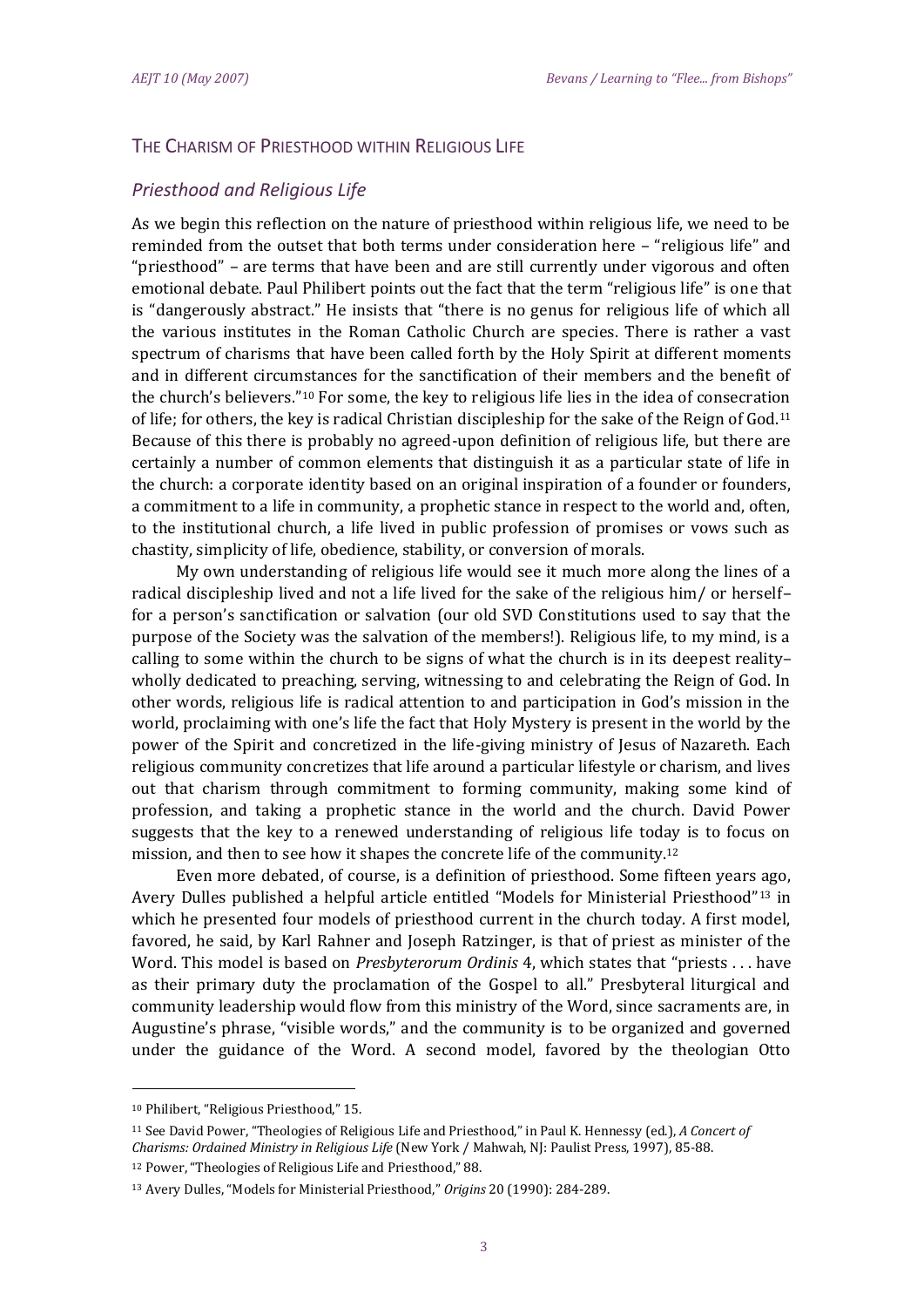Semmelroth and by Pope John Paul II, understands priesthood in a more cultic or sacramental perspective. Such a theology of priesthood, of course, was also favored by the Council of Trent and is expressed at Vatican II in *Ad Gentes* 39, which states that priestly ministry "consists mainly in the eucharist, which gives the church its perfection." A third model is proposed, says Dulles, by Walter Kasper and Thomas O'Meara, and speaks of pastoral leadership as the key to priestly identity. In their interpretation, Vatican II explains priesthood as a particular participation in the threefold office of Christ, and consists in leading the community in terms of its ministries, worship and faith expression (see *Presbyterorum Ordinis*, 1, 4-6). A fourth model is Dulles's preferred one: the priest as a representation of Christ. Dulles bases this model on the fundamental sacramentality of the church, as the representative of Christ in the world. While Christ is present in a manifold way in the church, Dulles argues that "for the church to be a social and public reality in the world it is also necessary for Christ to be represented by the official actions of the church as such. This he does by making certain individuals responsible for the church's selfmanifestation as the body of Christ  $\dots$ ."<sup>14</sup> For Dulles, then, what a priest is is much more important than what he does, and his ministry of word, sacrament and leadership is rooted in his conformity to Christ.

Although, as I say, Dulles prefers the fourth, "representational" model, he acknowledges that all four models are valid. In fact, of course, these are not exclusive models, since all involve a ministry of preaching, presiding, coordinating and leading, and present the priest as an icon of Christ to the community which is itself an icon of Christ in the world. Every priest will "lead" with the model that fits his personality, his theological perspective and talents. The only wrong model would be one that excludes one or more of the others.

While I confess that I personally find the third model of pastoral leadership the most adequate of Dulles's four, it has struck me that the plurality of models might indeed be a key to understanding how priesthood could be lived out in very distinct ways in communities of religious. Our next section will explore how these distinct ways might be discerned in various communities of monastic, contemplative, mendicant or apostolic life.

## *Priesthood within Religious Life*

How might we conceive, then, of the service of pastoral leadership being lived out in a distinct way by men in religious communities today? There are, I believe, three dimensions specific to religious life that point to a number of distinct ways in which religious who are priests engage in presbyteral ministry. Religious life, first of all, is rooted in commitment to community, to the search for true communion in life with their brothers rather than the mere being or doing things together. This deep commitment has the potential of resulting in a presbyteral ministry that emerges from community and is geared in a particular way toward the formation of community among the people among whom it is exercised. Secondly, religious life always has been conceived as a kind of countercultural, prophetic witness both in the world and–particularly relevant here – in the church. This dimension of religious life has the potential for a priesthood that "speaks truth to power" and expands the church's ministries into new areas and dimensions. Third, religious life is always developed around a particular charism – something that has been the subject of renewal since Vatican II. This dimension has the potential of pointing to very particular ways of doing presbyteral ministry in the church and in the world. Let's

<sup>14</sup> Dulles, "Models for Ministerial Priesthood," 288.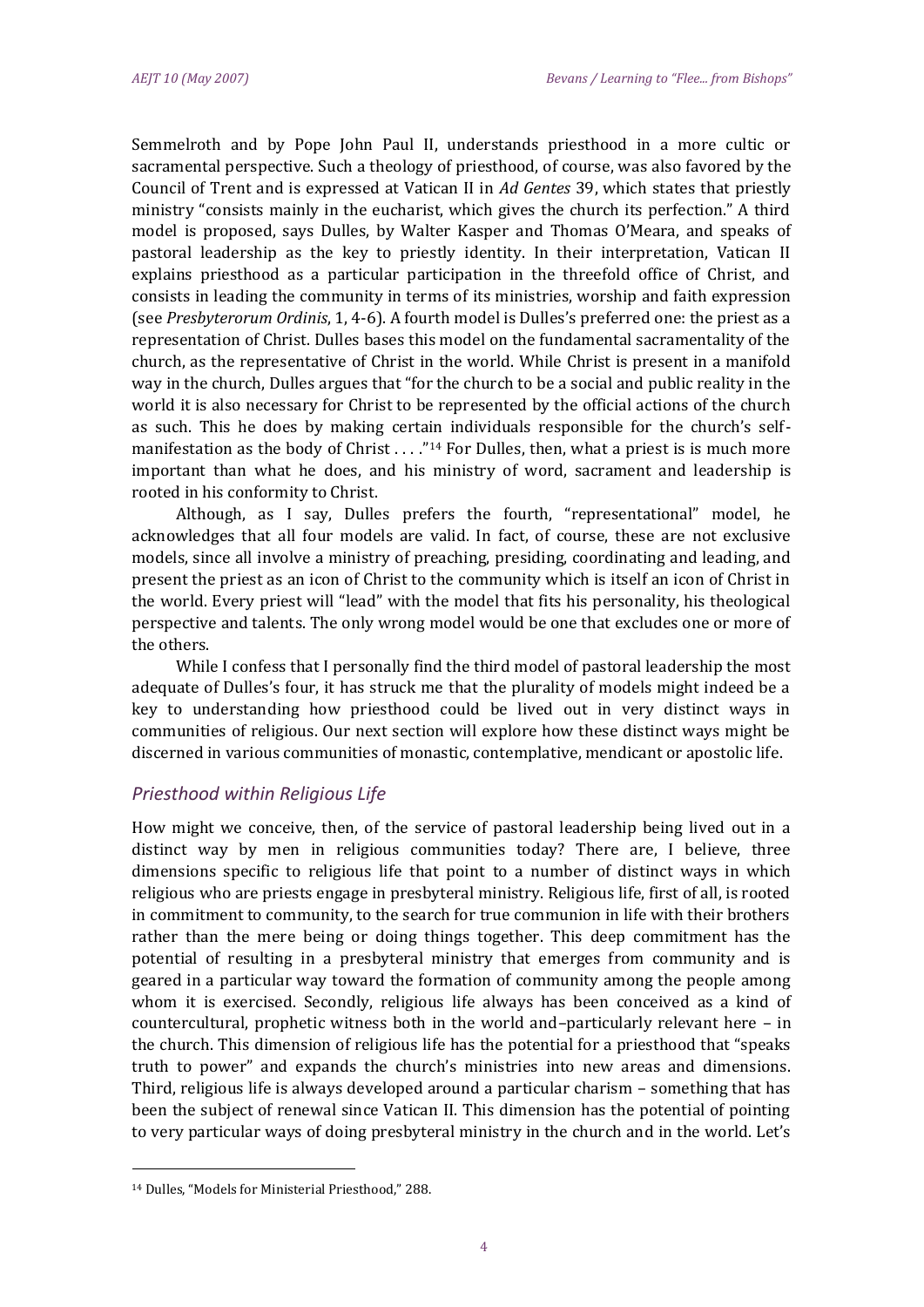look at each of these dimensions in a bit more detail. Then it will be clear, I believe, how we need to think about formation for this distinctive kind of priesthood in the context of our particular religious communities.

## *Priesthood and Religious Community*

While there has always been and remains today a strain of religious life that cultivates the solitary, eremetical life, the overwhelming number of religious congregations have a life lived in community at their heart. Often in the past, unfortunately, community was understood in an almost mechanical way: what was important was that we did things together, that we all were present at morning prayer, Mass, meals and times of recreation, that we all lived together under the same roof. Today, however, many religious–and myself very much included here–see community in much more relational terms as a commitment to genuine communion with the men with whom they live. Our SVD Constitutions most likely echo the constitutions of many religious congregations when they insist that "sincere brotherly love, not merely living and working together"<sup>15</sup> is what community life is all about. Our SVD constitutions go on to exhort us to show interest in the life and work of each confrere, to offer encouragement to one another, and to bear with one another's weaknesses. I have lived in communities where regular faith sharing, Bible sharing and just life sharing is a regular part of our life together; in the very small face-to-face community in which I now live it is imperative that we make efforts to share one another's lives, friends, and struggles.

I am also a strong believer in the idea that our vows really only make sense within the context of a rich and vibrant community life. Although one can and should have intimate friends beyond community, I am convinced that celibacy can only be lived well if a religious has developed an intimacy within community as well. The vow of poverty only makes sense in the context of understanding it as a commitment to sharing one's time, talent and material resources with the community, and a commitment to depend on the community for one's own livelihood. The vow of obedience can be summed up, I believe, in fidelity or loyalty to community–situating one's own ministry at the service of the community and its ministry, a thorough listening (ob-audire) by members and leaders alike to discern God's will in the Spirit's movement in the wisdom the community. Stability is clearly a vow of commitment to a particular group of men for the rest of one's life.

Although it has always been the mark of some religious communities–e.g. my own congregation of Divine Word Missionaries–to live in multi-national and multicultural communities, such communities are becoming more and more common in many places around the world as demographics have changed and more and more societies are becoming less and less monocultural. This is particularly true in Europe, North America and Australia/New Zealand, where the numbers of Africans, Asians and Latin Americans in religious communities are growing and the numbers of Euro-Americans have dwindled drastically. When I look at the makeup of the communities whose seminarians attend Catholic Theological Union, for example, I see communities that are thoroughly international and multicultural. The great challenge of today and of the future will be for members of religious communities to develop a real sense of communion by learning to respect one another's cultural worlds, learning how to profit from intercultural communication and dialogue, learning how to confront one another honestly, and struggling to learn one another's languages. Those members from dominant cultures need

<sup>15</sup> SVD Constitutions, §303.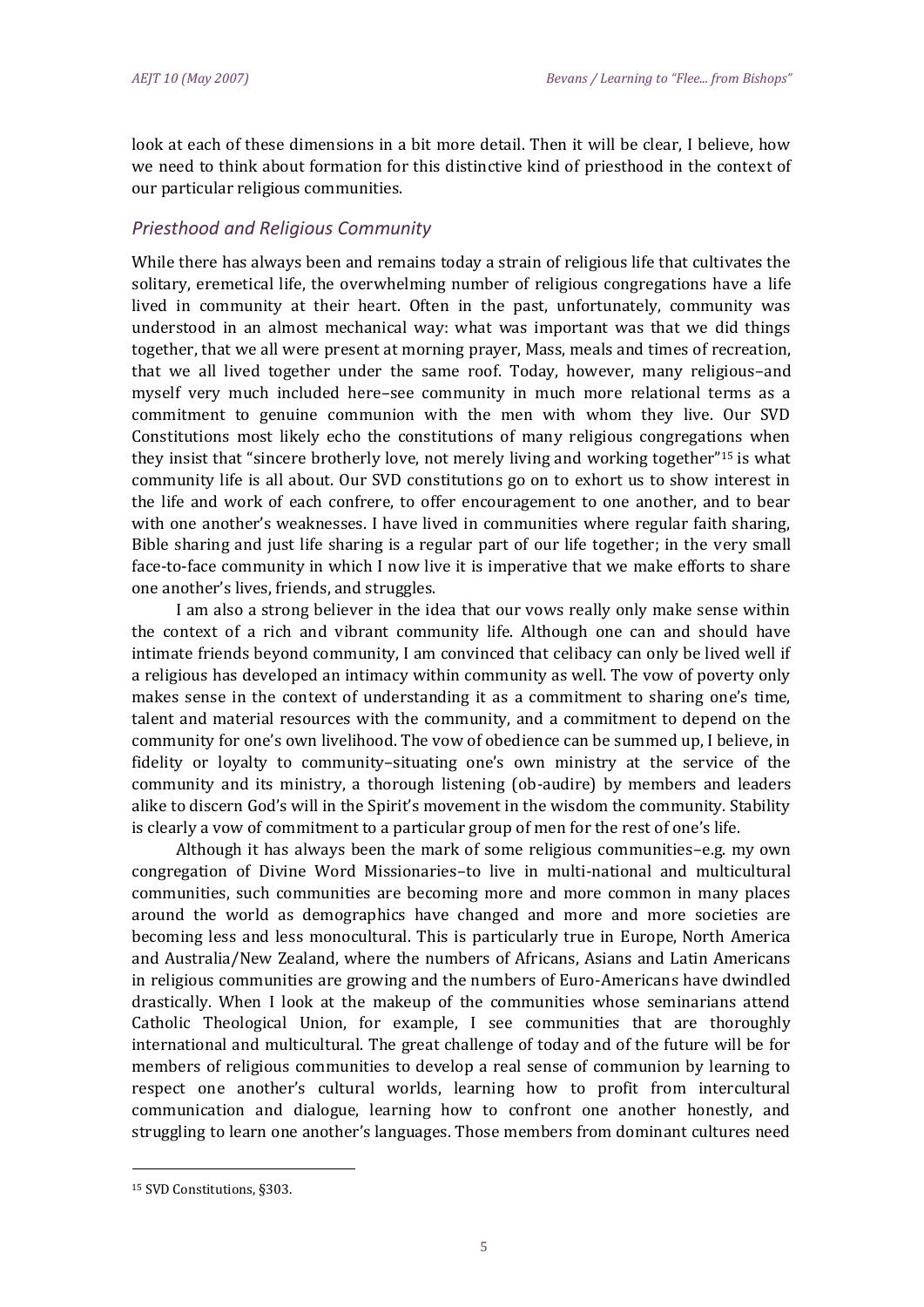to practice a spirituality of "letting go," while members of minority cultures within the community need to practice an equally demanding spirituality of "speaking out."<sup>16</sup> If such communion can be accomplished, there will be no doubt that our religious communities will be recognized as authentic signs of hope in a world where the plurality of cultures and all the tensions that go with it become more and more the norm.

Religious who are priests, I believe, can exercise their presbyteral ministry in a truly distinct way as they recognize both their commitment to community and the way that their community life has shaped and formed them as Christians. Wherever they minister, priests who are religious can bring their experience of community to bear on their own presbyteral task of forming the people among whom they minister into a community where the Reign of God can be experienced. They can employ their own skill of living and working with their brother religious to collaborate perhaps more easily than their diocesan counterparts with religious women, and with lay women and men. Those priests who are members of "mixed" communities of both priests and brothers might also tap into the rich experience of living with and collaborating in ministry with confreres who share on the one hand their identity as religious, and on the other hand share an identity with the lay women and men in the wider church community. The decisions religious priests make as leaders of Christian communities or teams of ministers can be done much more in a collaborative, discerning way, since this is the way that decisions are made in their own communities. They can work as teams of priests in ways that model presbyteral collaboration. In this day and age of international and multicultural communities of religious, priests who are members of such communities might be able to put their own experience of multicultural community living to work in forming multicultural parish communities, multicultural communities of hospital workers where religious priests are chaplains, and multicultural communities of teachers and students in schools and universities where priests are involved in campus ministry.

Today, as we know, people are craving community. Priests who are religious can offer a particular and much-needed service out of their own experience and commitment to community living, with all its difficulties, with all its problems and tensions, but with all its beauty and personal rewards.

#### *Priesthood and the Prophetic Dimension of Religious Life*

Religious life has always had a prophetic dimension. The first monks and nuns fled to the deserts and the mountains to protest a church that was forgetting its former marginal status and was becoming too comfortable as an institution of the Roman Empire. Religious vows have always been a countercultural statement, a prophetic stance over against what the prevailing culture considered normal for human living: one's own family, ownership of property, autonomy in decision making. As Pope John Paul's encyclical on religious life, *Vita Consecrata*, puts it, "there is a prophetic dimension which belongs to the consecrated life as such, resulting from the radical nature of the following of Christ and of the subsequent dedication to the mission characteristic of the consecrated life."<sup>17</sup> Throughout the history of the church, the encyclical goes on to say, religious women and men have

 $\overline{a}$ 

<sup>16</sup> See Stephen Bevans, "Letting Go and Speaking Out: A Spirituality of Inculturation," in Stephen Bevans, Eleanor Doidge and Robert Schreiter (eds.), *The Healing Circle: Essays in Cross-Cultural Mission* (Chicago: CCGM, 1999), 133-146.

<sup>17</sup> John Paul II, *Vita Consecrata*, §84.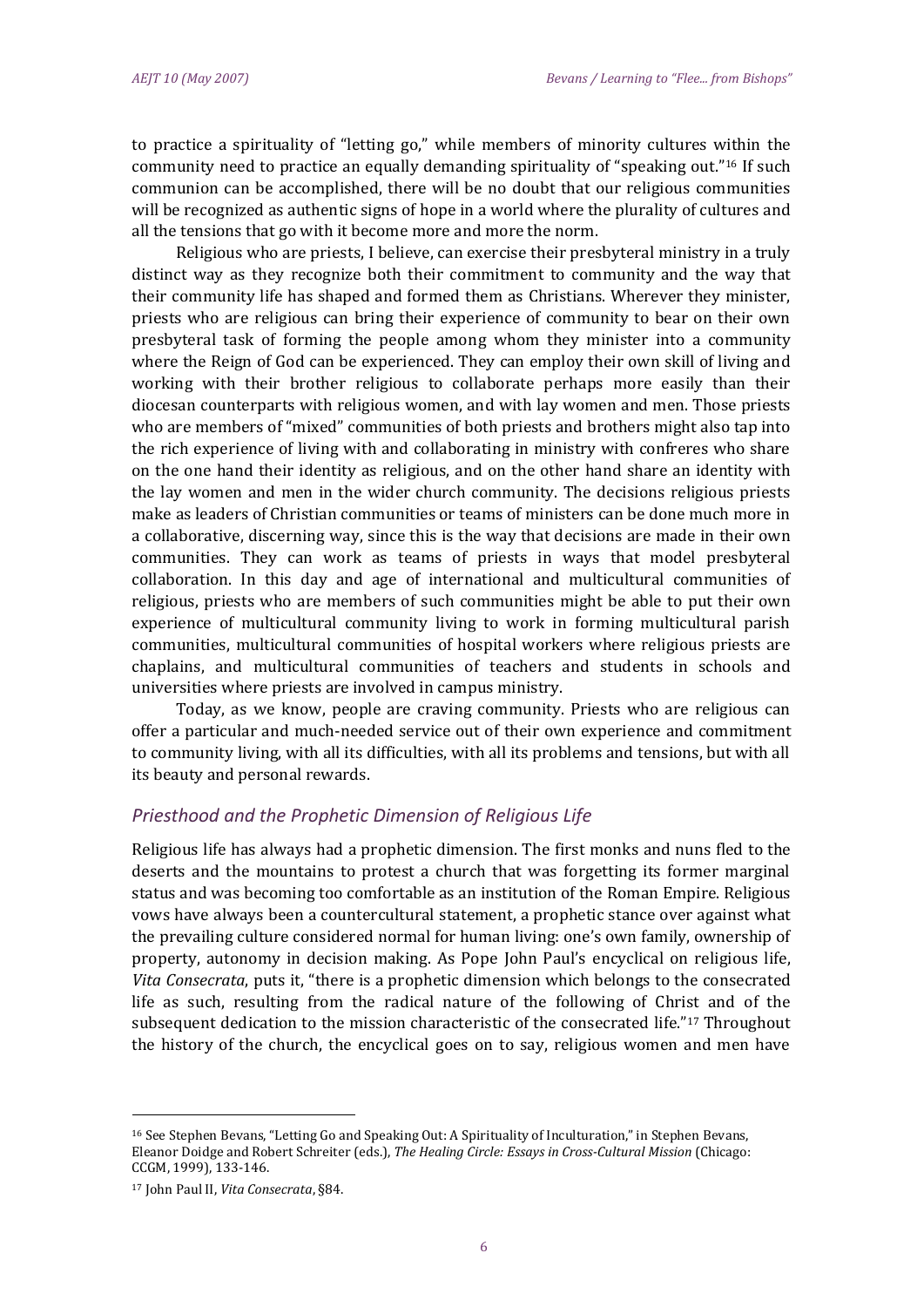never ceased to speak a prophetic word in the name of God, "even to the Pastors of the Church."<sup>18</sup> As Kevin Seasolz expresses it:

The role of the prophet is to be countercultural in the sense that it emphasizes alternative values and ways of living, maintains a larger view of reality than the institution itself, and challenges those structures that repress or deny divine-human creativity. Institutional structres have a tendency to turn into idols; the prophet's role is to denounce all false idols while pointing continuously to God, who can never be confined, formalized, or limited to any set of institutions.<sup>19</sup>

Prophets, however, not only offer a countercultural witness, whether to the world or to the institutional church. They also dream new dreams, offer the church new possibilities, push the church over set boundaries into new territories of ministry and thought. "Prophets remain free enough to imagine different ways of being church and of proclaiming the gospel of Christ."<sup>20</sup> The church needs the vision of a Benedict of Nursia, a Francis of Assisi, a Dominic of Callaruega, an Ignatius Loyola, a Mary Ward, a Charles de Foucauld, a Mother Teresa, a Daniel Berrigan, a Michael Crosby, a Joan Chittister, a Gerry Arbuckle. This is why religious need to protect their autonomy and insist on their privileges of exemption.

Another way, therefore, of thinking about the distinctiveness of priesthood in religious life is to conceive it in terms of a "prophetic priesthood."<sup>21</sup> John Paul II calls all priests, it is true, to observe the evangelical counsels in some way; nevertheless priests who are religious might even more intentionally live a life that is a witness to justice, identification with the poor, identification with the ministry of their community. Religious communities are known for taking on parishes that are poor, or in some ways marginal to diocesan pastoral plans. Where religious communties serve in parishes or retreat houses or centers of social justice, there should be no question that the women and men who work as lay ministers or in other capacities receive a just wage and fair benefits.

Priests in religious communities might be the ones in a local church that take prophetic stances in regard issues that the institution opposes, like continuing to hold liturgies with inclusive language, perhaps to invite lay persons regularly to preach, or open their churches or houses to groups like Call to Action or chapters of Dignity. Communities led by priests who are religious might be active in organizations like Voice of the Faithful, or issue statements that might critique stances of the hierarchy toward politicians, or statements that might support Vatican statements against war in response to hierarchical support for a government's wrongful military action. Gatherings such as ours this week, which is trying to forge more clearly our identity as religious and priests

<sup>18</sup> John Paul II, *Vita Consecrata*, §84.

<sup>19</sup> Kevin Seasolz, "A Western Monastic Perspective on Ordained Ministry," in Paul K. Hennessy (ed.), *A Concert of Charisms: Ordained Ministry in Religious Life* (New York/ Mahwah, NJ: Paulist Press, 1997), 27.

<sup>20</sup> Power, "Theologies of Religious Life and Priesthood," 91.

<sup>21</sup> I am taking a different approach here than Michael J. Buckley and Thomas P. Rausch, who speak of a distinction between "cultic priesthood" (priests devoted to celebrating the sacraments and performing the office in choir) and "prophetic priesthood" (priests such as Dominicans, Franciscans and Jesuits whose ministry is focused on the word and characterized by mobility, commitment to evangelization and the intellectual life). While the distinction refers somewhat to diocesan priests whose function is primarily cultic and apostolic religious whose function is primarily kerygmatic, Buckley and Rausch see this distinction as valid within religious life itself. My own sense is that monastic, mendicant and apostolic religious communities can all participate in a "prophetic" priesthood. See Michael J. Buckley, "Jesuit Priesthood: Its Meaning and Commitments," *Studies in the Spirituality of the Jesuits* 8 (1976) and Thomas P. Rausch, *Priesthood Today: An Appraisal* (New York and Mahwah, NJ: Paulist Press, 1992), 82-104.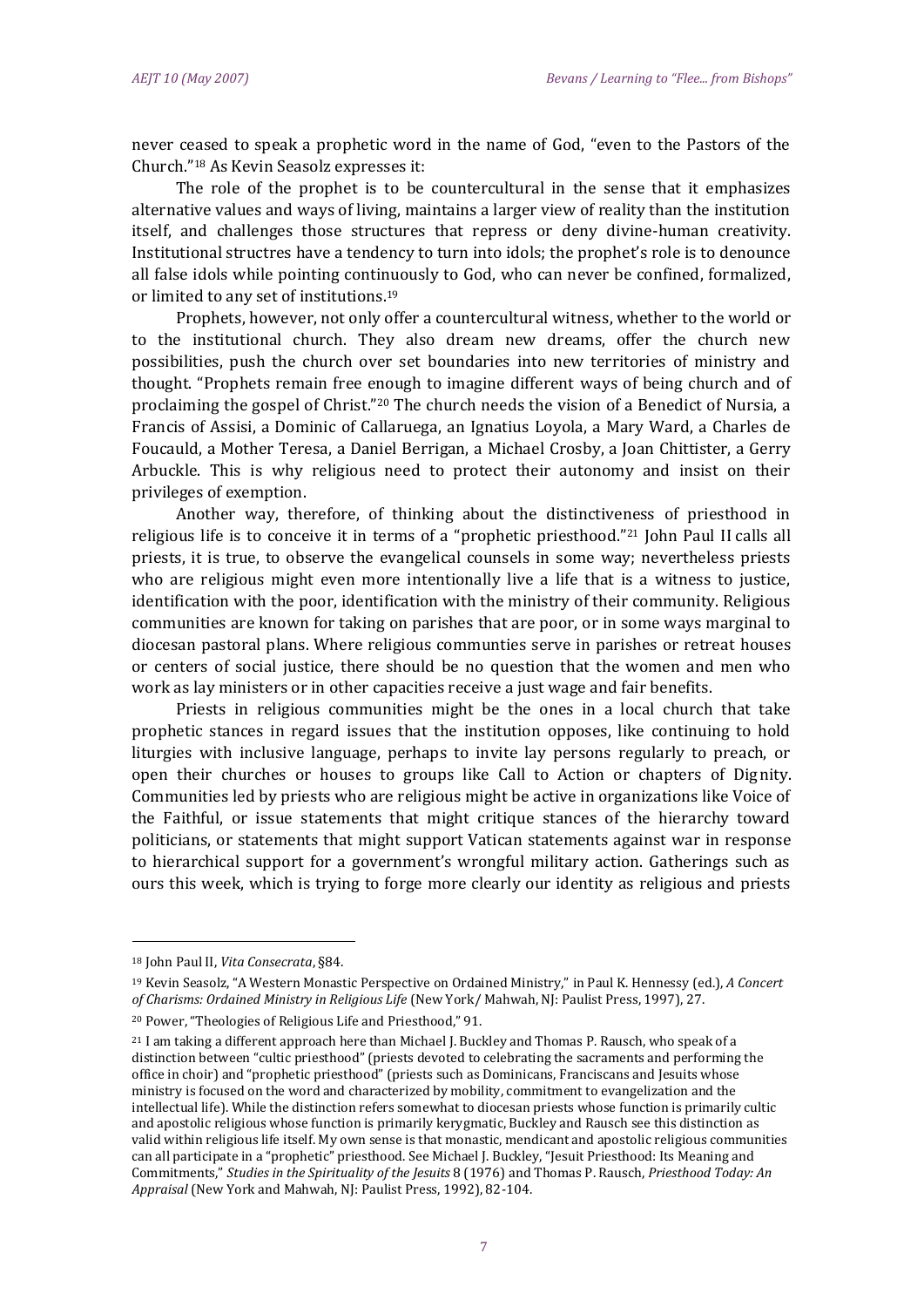who are engaged in a formation for priesthood distinct from diocesan clergy, is also a prophetic act.

Religious who are priests might, finally, lead the way in new ministries in the church. Historically, this is what Francis, Ignatius Loyola, Vincent de Paul Francis Liebermann and John Baptist Scalabrini did. Today religious priests might assist in pastoring small, lay-run ecclesial communities; they might engage in the pastoral leadership of communities made up of victims of AIDS; they might envision new approaches to youth ministry and campus ministry; they might preside at eucharists with ecojustice activists; they might work as teams to serve a number of scattered immigrant communities over a larger area; they might engage in evangelization and ministry training on the Internet.

Priests who are religious will be priests who are "on the edge." They are called to the prophetic task of "forth telling," both in the sense of their radical personal witness to the demands of the gospel and to a fearless telling of the truth to those in whose ministry of governance the participate as presbyters. And, as prophets, they are called to "fore tell" in the sense of being the dreamers, the visionaries of the new to which the Spirit calls the church.

#### *Priesthood and Community Charism*

One of the most, if not the most important directive of Vatican II in its document on religious life was its call to engage in "two simultaneous processes:

> (1) a continuous return to the sources of all Christian life and to the original inspiration behind a given community; and

(2) an adjustment of the community to the changed conditions of the times." $22$ While keeping faithful to the traditional sources of spirituality and ministry, in other words, religious were encouraged to work for fresh interpretations of the purpose for which their various communities were founded. In the years immediately following the Council, every religious congregation held a major general chapter focused on renewal, and this opened up wonderful avenues for religious communities to rediscover their identities as Benedictines, Norbertines, Franciscans, Scalabrinians, Ursulines, Sisters of Mercy, Jesuits, Divine Word Missionaries. This search for an updated understanding of the original "charism," as it came to be called, yielded some amazing results. Franciscans, for example, rediscovered their identity as a fundamentally lay community, in which some of the brothers were ordained to the presbyterate. Jesuits reinterpreted their own founding charism in terms of a radical commitment to the ministry of justice. Scalabrinians reinterpreted their original purpose of ministry with Italian immigrants in the direction of a ministry among the world's migrants and refugees. We Divine Word Missionaries have articulated our missionary charism in terms of a rich process of "passing over"– understanding our missionary identity as leaving our national and cultural identities behind as we strive to bond with a local language, people and culture. Such a focus on recovering and living out our charisms has indeed been a cornerstone of the renewal of religious life in our time. Vita Consecrata places special emphasis on the uniqueness of religious congregations because of their charism in a very clear and strong passage:

The identity of each Institute is bound up with a particular spirituality and apostolate, which takes shape in a specific tradition marked by objective elements. For

<sup>22</sup> Vatican II, *Perfectae Caritatis*, §2.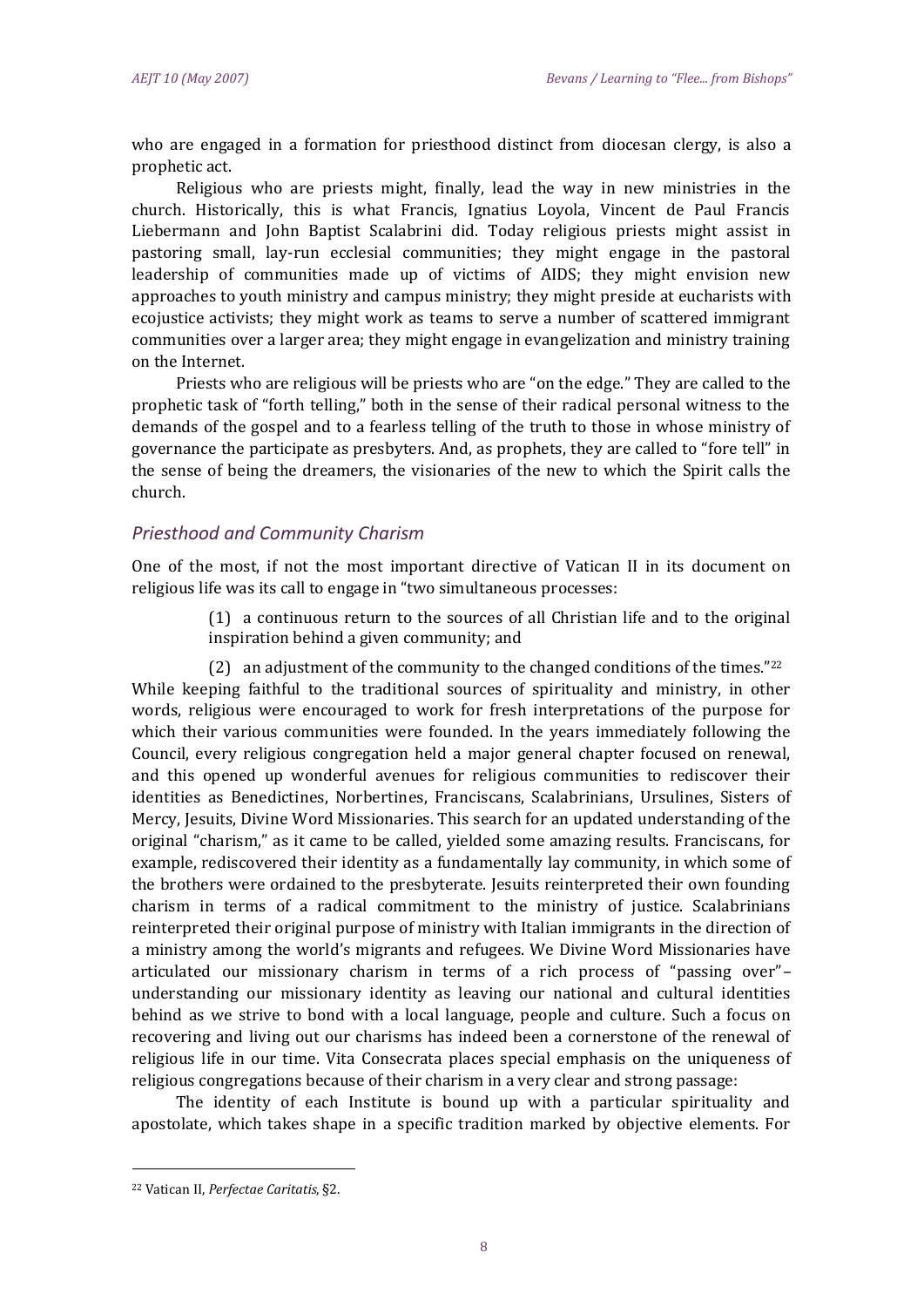this reason the Church is concerned that Institutes should grow and develop in accordance with the spirit of their founders and foundresses, and their own sound traditions. Consequently, each Institute is recognized as having a rightful autonomy, enabling it to follow its own discipline and to keep intact its spiritual and apostolic patrimony. It is the responsibility of local Ordinaries to preserve and safeguard that autonomy.<sup>23</sup>

In addition to the new life that this renewed dedication to religious congregations' founding inspiration has given religious life, perhaps no dimension of religious life today has contributed as much to a renewed understanding of the exercise of priesthood within religious congregations. As Paul Philibert writes, referring to the work of John O'Malley, "the call to ministry for religious flows from the charism of the institute, not only from ordination."<sup>24</sup> Indeed, in many ways it is precisely the charism of the congregation that shapes the particular way that priesthood in a particular congregation is exercised. And so, for religious, "priesthood . . . springs from the heart of an institute and is a further expression of its charism . . . . . . . priesthood is enriched by being refracted through the prism of the Jesuit, Franciscan or Passionist tradition."<sup>25</sup>

What I would suggest is that here is where the various models of priesthood offered by Avery Dulles and referred to earlier might come together with the various charisms of religious communities or societies of apostolic life. A Benedictine priesthood, for example, might be one rooted in study and prayer and exercised in a deep appreciation for liturgy. Lived out more along the lines of the model of priest as sacramental minister, the Benedictine will be an expert at preparing and presiding at liturgies. A Benedictine community will be where women and men can go to be inspired and renewed by the beauty of the Liturgy and the rhythm of the liturgical seasons. Dominican priests, in contrast, will shape their exercise of priesthood out of the model that images the priest as bearer of the word. Also known for learning in their venerable tradition, they will be experts in preaching, perhaps write books and edit journals on preaching, and be sought after for retreats and missions. But their expertise as priests will be the homily at Mass. We SVDs have begun to reflect on the fact that, when we take on the leadership of a parish community, that parish should eventually take on a missionary character, reflective of our own missionary charism. This would certainly bring to the for an exercise of priesthood as pastoral leadership, as we SVDs "equip the saints" (Eph. 4:12) for missionary outreach, preside at liturgies that provide a truly catholic vision of the church and nourish women, men and children for the ministry of justice and witness, and preach in ways that call people to a worldwide concern and sensitivity, while recognizing that the global is also present in the local.

It seems to me that many other apostolic religious communities might also share this particular model of priesthood, while tailoring it to their own particular charism: e.g. Scalabrinians with migrant ministry, Josephites with African American ministry, Columbans and Maryknollers with a ministry focused particularly on planting and nurturing churches in overseas missionary situations. Avery Dulles offers his "representational model" as one that gives priests who are involved in ministries such as education or scientific research a sense of identity, and so this might be a way of combining the priestly identity of priests who teach high school or college, or who are involved in other more "secular" pursuits like poverty law, social work or astronomical research with the charisms of their congregations–for example, Viatorians and Marists. To

<sup>23</sup> John Paul II, *Vita Consecrata*, §48.

<sup>24</sup> Philibert, "Conclusion: Road Signs at a Crossroads," 188.

<sup>25</sup> Roland J. Faley, "An American Experience of Priesthood in Religious Life," in Hennessy, ed., 123.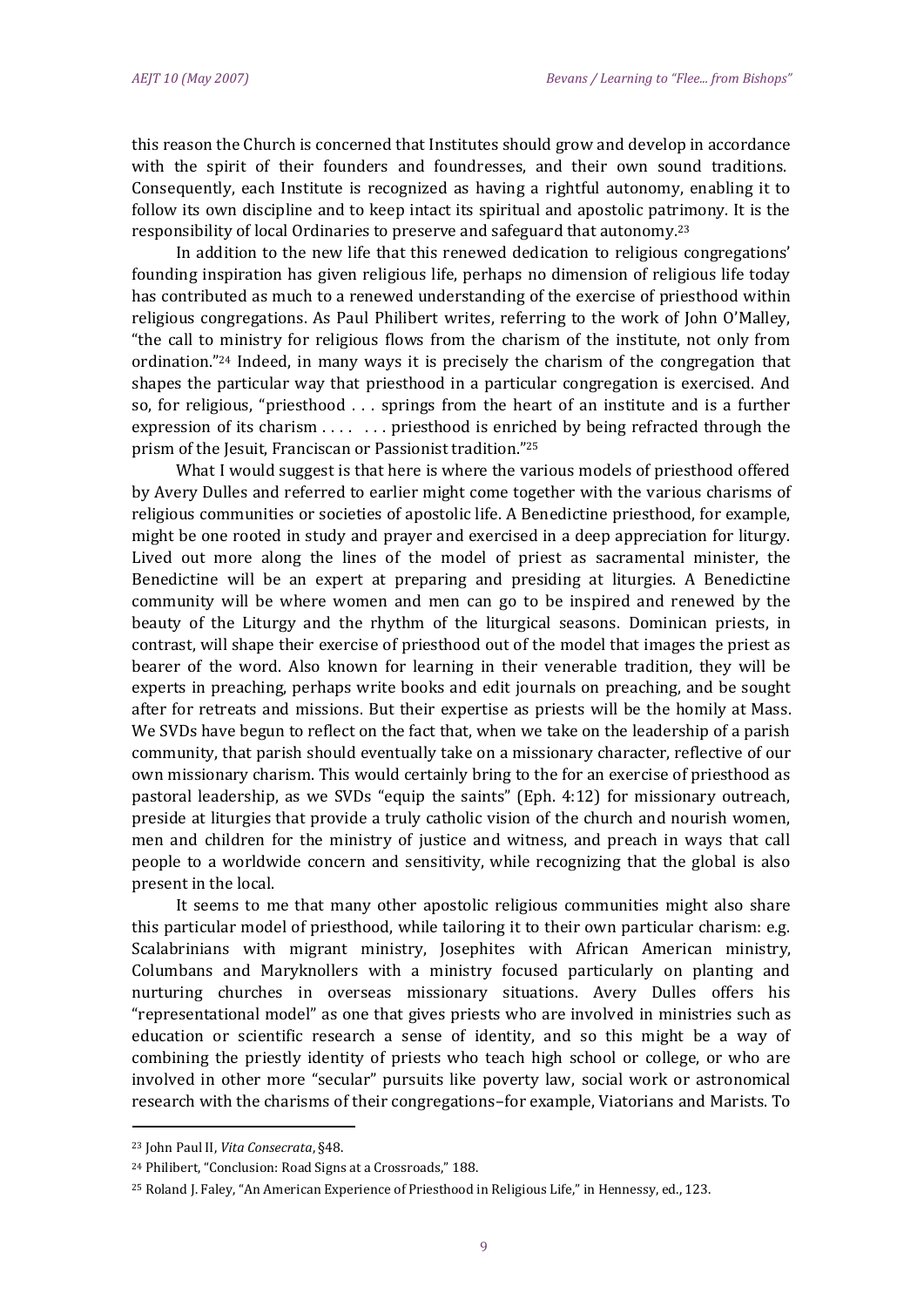this however I must add, to be honest, that I'm not sure what is particuarly priestly about, for example, teaching. This is certainly my main vocation, something that really defines my life in so many ways, but I'm not sure how my teaching differs from that of, say, my colleagues Barbara Reid, a Dominican, or Edmund Chia and Michel Andraos, lay persons. But what it might mean to be an educator or scientist and a priest in the context of a religious congregation could indeed be the topic of an important ongoing discussion in communities who see these ministries as their primary identity. On the other hand, not everything a religious priest is or does has to be specifically priestly. My colleague Ed Foley has written quite interestingly about the possibility of a kind of "double belonging" in communities like his own Capuchin one.<sup>26</sup>

I think Paul Philibert's cautionary remarks, echoing Vita Consecrata, are also very apropos here. When religious priests tend to "blend in" with the diocesan clergy, and have nothing about them that is particularly unique as Croziers, Spiritans, SCJs, Combonis or Norbertines, not only are their respective communities "deprived of spirit," but so is the local church.<sup>27</sup> Certainly, as David Nygren and Miriam Ukeritis insist, if a community fails to develop a clear corporate identity, there would be "little to attract the commitment or capture the passion of potential new members."<sup>28</sup> Living out of one's founding charism is pivotal for religious life today, and it is also pivotal for the identity of those who serve within it as priests.

## FORMATION FOR THE CHARISM OF PRIESTHOOD WITHIN RELIGIOUS LIFE

We come now to the heart of this presentation, focusing on the actual topic to which I have been assigned: how do our communities' candidates for priesthood learn to "flee . . . from bishops"? How do we form them for a presbyteral ministry that does not compromise their primary identity as vowed religious? While this second part of my presentation is indeed the point of the presentation, I do not think it needs to be overly long. I think the most important issue in regard to formation has been treated already in our first part, for if we do not know, as the scholastics would say, the final cause of our formation – what our formation is aiming at – we will never be able to employ the efficient and instrumental causes – our formation programs and concrete practices. So let me reflect briefly on what I see some of the formation goals and practices might be so that the charism of priesthood within our communities might be stirred into flame among our brothers in formation.

## *Formation and Community*

 $\overline{a}$ 

The first aspect, I suggested, that contributes to a distinctive exercise of the charism of priesthood within religious life is its practice of and commitment to community – not just in the sense of "merely living and working together," as our SVD Constitutions put it, but in

<sup>26</sup> Edward Foley, "A Capuchin Contribution to the Church's Understanding of Priesthood: An Analogical Consideration of Biculturality and Double Religious Belonging," *Analecta Ordinis Fratrum Minorum Capuccinorum* 120 (2004): 558-572. A shorter version of this article appears as "Mixed Communities' Gift to the Church: Analogical Considerations," *Review for Religious* 64.1 (2005): 22-36.

<sup>27</sup> Philibert, "Conclusion," 190. See *Vita Consecrata*, §48.

<sup>28</sup> Quoted in Doris Gottemoeller, "The Priesthood: Implications in Consecrated Life for Women," in Paul K. Hennessy (ed.), *A Concert of Charisms: Ordained Ministry in Religious Life* (New York/ Mahwah, NJ: Paulist Press, 1997), 133. See David Nygren and Miriam Ukeritis, *Religious Life Futures Project: Executive Summary* (Chicago: De Paul University Center for Applied Social Research, 1992), 35.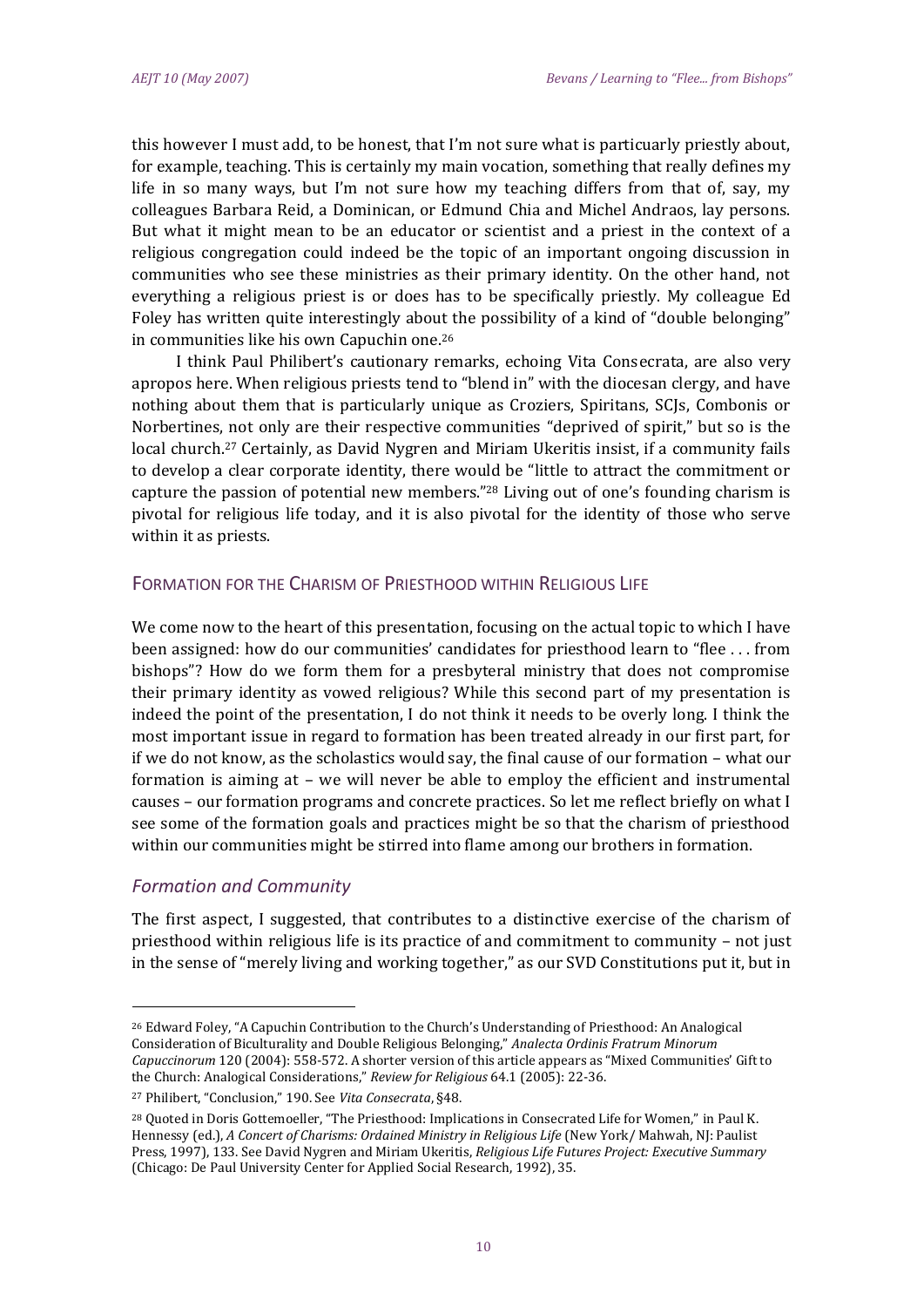the sense of working for real communion among the members, and working for real collaboration in ministry and decision making. It follows, then, in the first place, that formation for priesthood candidates in a religious community should be one that helps them develop an authentic sense of community. Care should be taken that seminarians do not develop a false, "therapeutic" sense of community, by which the community primarily serves their individual needs. Rather, the men preparing for religious profession and ordination should be formed to participate in a community that both shapes their identity and at the same time gives them the gift of individuality.<sup>29</sup>

As foundational to this sense of community, there needs to be a strong conviction on the part of the formation team of the fundamental equality of all Christians through baptism, $30$  and this needs constantly to be communicated and demonstrated to those in formation. This fundamental equality is in turn the basis for a sense of equality between the clerical and lay members of the congregation, and should be demonstrated particularly by the way professions are celebrated, particularly celebrations of perpetual vows. Another way this can be demonstrated is by making sure that every member of the congregation has the same basic theological education. I have advocated for years that both our SVD clerical members and brothers should have the basic M.Div. in theology, since, no matter what our brothers do, they will do it out of a sense of ministry and need the theological and pastoral training that the M.Div. provides. Ordinations, while certainly not downplayed, should also not be overdone–especially ordination to the diaconate. It seems to me that a seminarian preparing for ordination within a religious community, seeing the importance of the ceremony of religious profession and the more auxiliary nature of ordination would begin to understand that their first and most important identity is that of a religious. This would lead to real collaboration between brothers and priests in the community.

It would also lead to a sense of collaboration and decision making by discernment. Formation programs for ordination candidates in religious communities should ensure that students are exposed to good examples of pastors who collaborate well with laity in parishes, chaplaincies, youth ministry, social justice ministry and the like. Special training in collaboration skills would also be essential, as would training in decision making that takes into account the wisdom of the entire community that one serves as a pastor.<sup>31</sup> Along this line, regular theological reflection, faith sharing and Bible sharing would also be an important skill to learn and a process to participate in. The point of all this is, given a particular commitment to equality of all Christians, and even a certain persistent lay character that religious life affords, the practice of pastoral ministry–in liturgy preparation, in homily preparation, in community leadership, in the person of the priest himself–should have a distinct communal and collaborative quality about it. And so our candidates should be formed accordingly.

The other aspect regarding community mentioned in the first part of this presentation is how the growing international and multicultural nature of religious communities–especially in the North American, European and Australian communities, but not confined to them–offers a kind of laboratory for the development of pastoral

 $\overline{a}$ 

<sup>29</sup> For an in-depth discussion of the nature of community, see Frank G. Kirkpatrick, *Community: A Trinity of Models* (Washington, D.C.: Georgetown University Press, 1986) and Robert N. Bellah, Richard Madsen, William M. Sullivan, Ann Swidler, and Steven M. Tipton, *Habits of the Heart: Individualism and Commitment in American Life* (New York: Harper and Row, 1985).

<sup>30</sup> See especially Vatican II, *Lumen Gentium*, §32.

<sup>31</sup> On discernment in decision making, a wonderful resource is Mary Benet McKinney, *Sharing Wisdom: A Process for Group Decision Making* (Allen, TX: Tabor Publishing, 1987).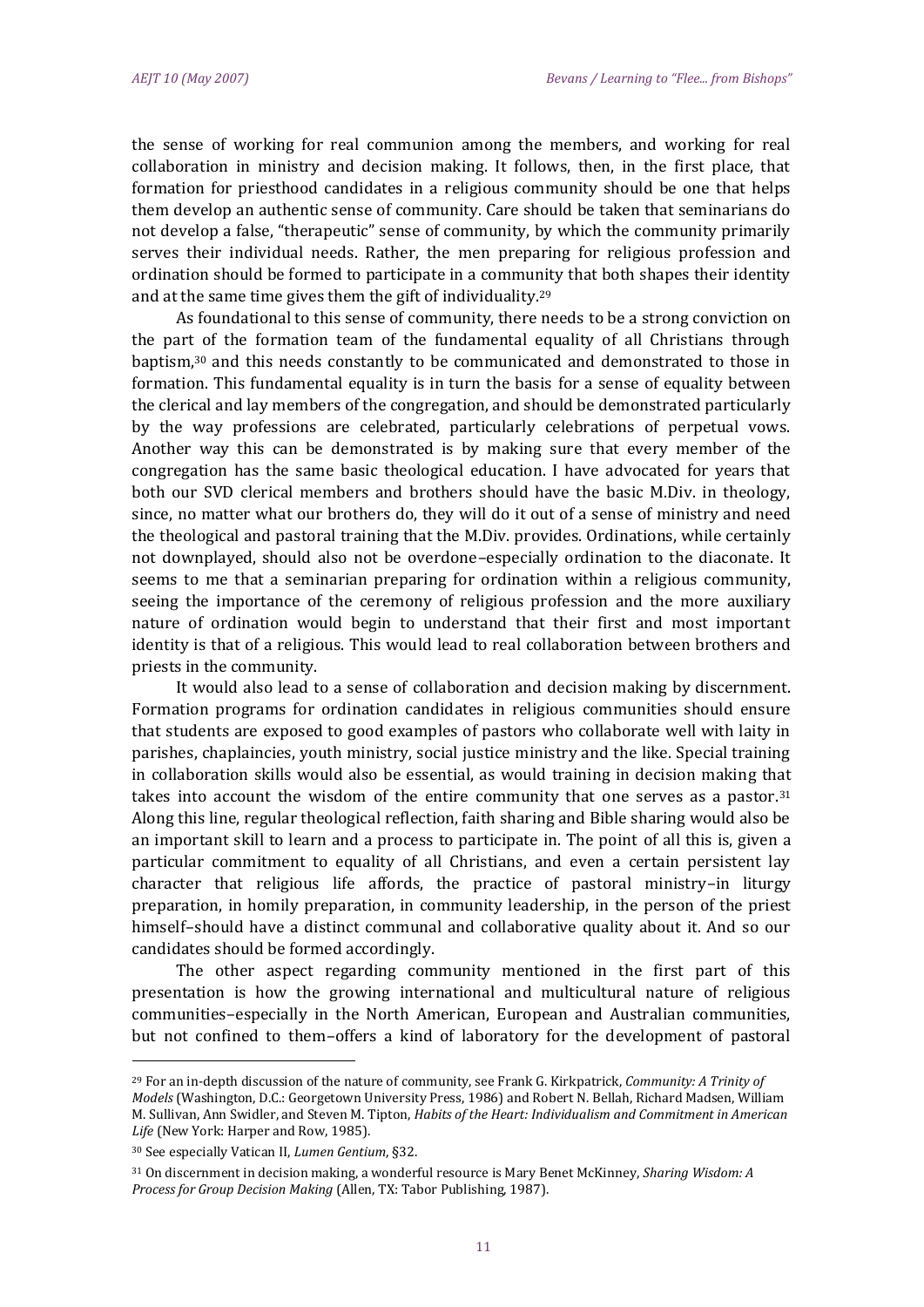agents in the growing international and multicultural nature of the church in general in those areas. What this means, therefore, is that formation programs need to concentrate particularly on developing in their candidates skills at intercultural communication and cross-cultural living. Students preparing themselves for priesthood in religious communities should be required to learn at least one other language than their own native language, and be required as well to do their ministry *practica* in situations which challenge their own comfortability and ethnocentrism. Courses in missiology and anthropology should be part and parcel of their theological training. Again, this is something that diocesan priests certainly have to deal with today, but it seems to me that given the community commitment of religious to developing real communion with one another, religious who are ordained might provide a particularly distinct gift in this regard.

These community attitudes and skills – a sense of baptismal equality, congregational identity, collaboration, willingness to hear all the community's voices, an ability to communicate and minister cross-culturally in a multicultural world – should be real criteria for promotion to vows and admittance to ordination.

#### *Formation and Prophecy*

The second aspect of religious life that might contribute to the distinct identity of a religious who is ordained is that of the prophetic dimension of religious life – in terms of the radicality of lifestyle, a willingness to be "on the edge" of ecclesiastical acceptability, and a desire to cross boundaries into new ministries. These are all areas which need to be fostered during formation.

Once again, I think it is important for formators and formation programs to impress upon their ordination candidates their primary identity as religious, and their primary commitment to their vows. Since so often in the past–and in my experience something that still persists–the primary goal of a student is priesthood, the full nature of the vow of celibacy needs to be explained and explained often. Celibacy is not a sacrifice religious make in order to be ordained, but expresses in a particular dramatic way their commitment to the community and through the community to Christ and his ministry. The vow of poverty, too, cannot just be something that is practiced in the formation house, basically to be dispensed with after perpetual vows and ordination. Afterwards these may not be as austere, but students need to see that their perpetually or solemnly professed brothers are also living a life rooted in simplicity and accountability to the community. So often it is said that it is the religious who take the vow and the diocesan priests who keep it. What a shame if that is really the case; it certainly compromises the prophetic value of the vow. The vow of obedience as well needs to rooted in community accountability and responsibility. Candidates need to be taught how true discernment in community is the essence of obedience, and that the community's need is the one that precedes any individual need or fulfilment. As discernment is continually practiced, this kind of attitude can be impressed on the students who seek ordination.

Students who seek ordination should also be exposed to the traditions of prophecy within their own religious congregations, and be led to reflect on how that prophetic edge – for the good of the church–needs to be maintained today. There are few congregations, to my knowledge, that have not had to challenge the institutional church in some way at their founding, or at some point in their history – just a mention of a Francis of Assisi, an Ignatius of Loyola, a Francis Liebermann or a Charles de Foucauld makes this clear. Learning to "flee . . . from bishops" might entail strong example on how to keep from being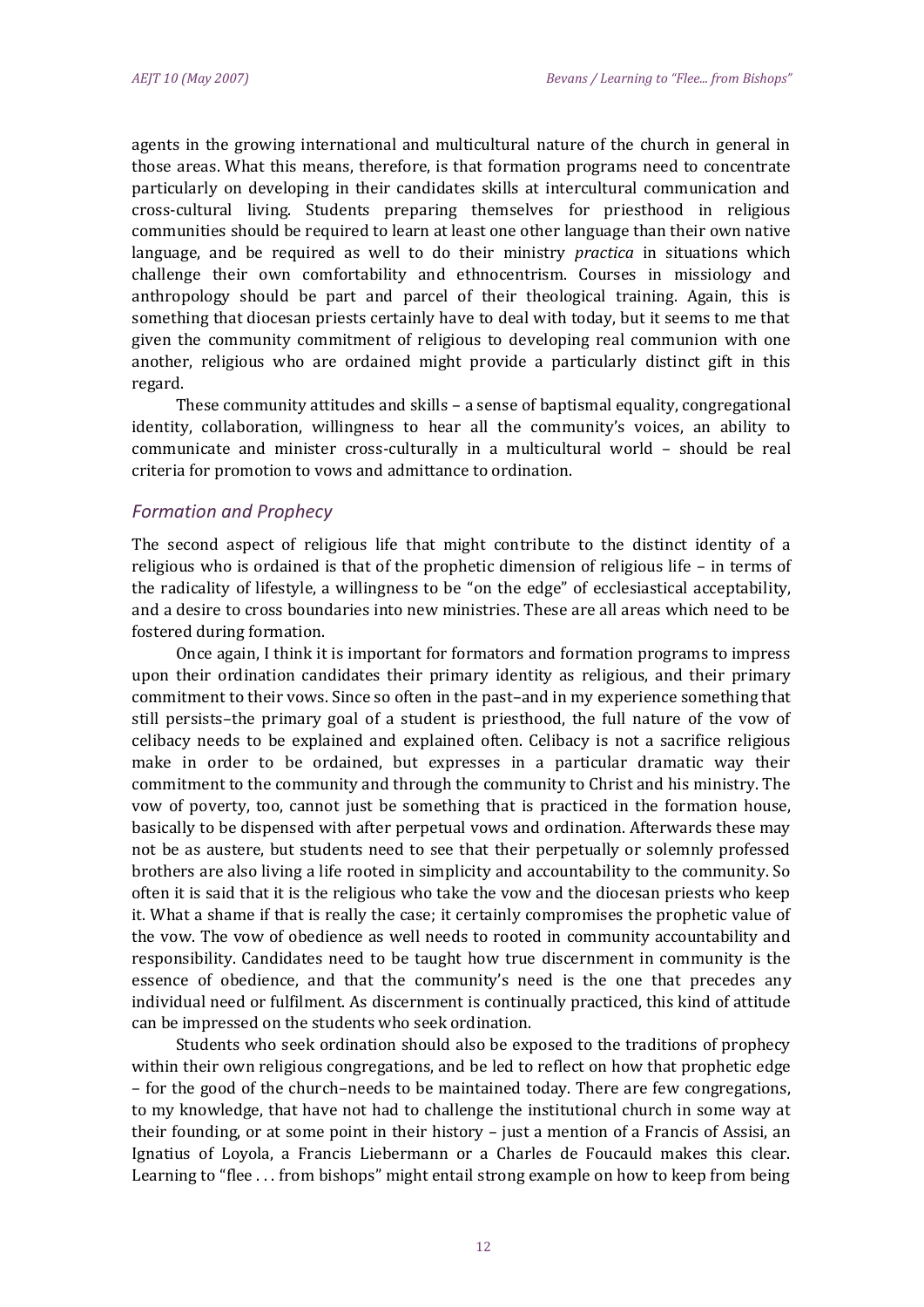overshadowed by clerical concerns, or by being enticed into simply maintaining the status quo in parishes. The seriousness, as well, with which the opinions and ideas of the students are taken by the formation director or staff, or the encouragement for students to speak out in critique of the formation program or established policies in the congregation, might all contribute to the formation of men who will exercise priesthood in dedication to the truth in the face of power and institutional bias.

Finally in this regard, members in formation should be exposed to some of the "cutting edge" ministries in the congregation. They should hear from some of the community's most creative thinkers, and be encouraged to be creative themselves. So often the dreams of our candidates revolve around the parish. Other areas of the community's ministry need to be explained to them, especially those ministries that seem to jibe more with the community's founding inspiration. But this reflection verges on the third and final set of reflections on the possibility for formation for candidates for ordination in our communities.

In any case, only those who show real promise of living such a prophetic lifestyle should be considered for perpetual or solemn profession and eventual ordination. Priests who are religious should be formed to love the institution in which they serve as public ministers and cooperators with bishops. But they should also be formed in their community's countercultural and less institutional tradition and practice.

## *Formation and Community Charism*

The third and perhaps most promising aspect of religious life for the development of a distinct identity of the religious priest comes from the recognition of priests in religious communities that "religious priesthood is an office placed at the service of their charism."<sup>32</sup> What this means for formation is that those preparing form priesthood within a particular community should be steeped in that community's charism, and receive the proper training to live that charism out in their presbyteral ministry. The Benedictine, Dominican and Jesuit traditions are well known for their rich theological traditions, and students need to be exposed to that. Further, the Benedictine needs to be formed deeply in prayer and liturgical presiding, the Dominican in the art of preaching, the Jesuit in social justice tradition and practices. I can see seminarians in my own congregation needing to be schooled in the best of missiology, of anthropology, and, as leaders of "missionary parishes," in presiding, preaching and skills of ministry training. The devotion to the Holy Spirit at the heart of the Spiritans' charism, and the prophetic potential of that, will need to be appropriated by candidates who want to serve as Spiritan priests. I could go on to give examples of many other communities, but I don't think it is necessary here. The point is only that each community needs to discover ways by which its charism can enrich and shape the priests who minister as its representatives.

Referring once more to Avery Dulles's four models of priesthood, each community needs to decide which model might be especially cultivated in its formation programs. To put this negatively for the sake of clarity, Dominicans will certainly not want to admit to ordination a person who has no passion or who is not skilled at preaching; nor would Spiritans want to admit someone who has no interest in being a dedicated pastoral leader; nor would the Norbertines or Benedictines be interested in ordaining a man who dislikes community prayer, or who cuts a poor figure as a presider at Liturgy. On the other hand, monastic orders will be much more attentive to developing theologies of priesthood that

<sup>32</sup> Philibert, "Religious Priesthood," 15.